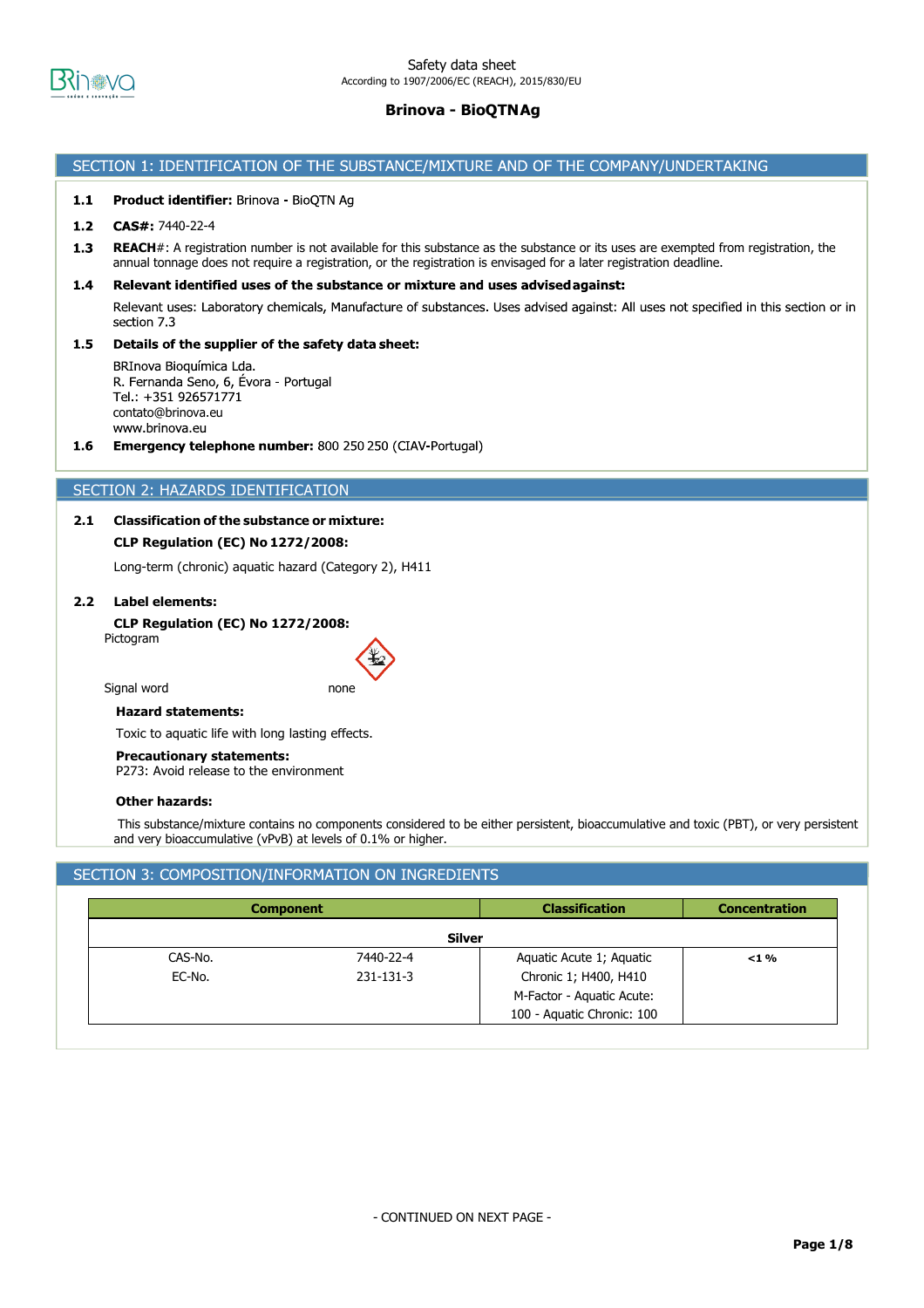

## SECTION 4: FIRST AID MEASURES

# **4.1 Description of first aid measures: General advice** Consult a physician. Show this safety data sheet to the doctor in attendance. **If inhaled:** If breathed in, move person into fresh air. If not breathing, give artificial respiration. Consult a physician. **In case of skin contact:** Wash off with soap and plenty of water. Consult a physician. **In case of eye contact:** Flush eyes with water as a precaution. **If swallowed** Never give anything by mouth to an unconscious person. Rinse mouth with water. Consult a physician. **Most important symptoms and effects, both acute and delayed:** Acute and delayed effects are indicated in sections 2 and 11. **4.2 Indication of any immediate medical attention and special treatment needed:** Non-applicable

# **SECTION 5: FIREFIGHTING MEASURES**

- $5.1$ **Extinguishing media:** Suitable extinguishing media Use water spray, alcohol-resistant foam, dry chemical or carbon dioxide.  $5.2$ Special hazards arising from the substance or mixture: Silver/silver oxides
	- Nature of decomposition products not known. Not combustible
- $5.3$ **Advice for firefighters:** Wear self-contained breathing apparatus for firefighting if necessary.
- $5.4$ **Additional provisions:** No data available

## SECTION 6: ACCIDENTAL RELEASE MEASURES

 $6.1$ Personal precautions, protective equipment and emergency procedures: Avoid breathing vapors, mist or gas. Ensure adequate ventilation. For personal protection see section 8.

#### **Environmental precautions:**  $6.2$

Prevent further leakage or spillage if safe to do so. Do not let product enter drains. Discharge into the environment must be avoided.

 $6.3$ Methods and material for containment and cleaning up:

## Keep in suitable, closed containers for disposal.

**Reference to other sections:** 

See section 13.

 $6.4$ 

# SECTION 7: HANDLING AND STORAGE

- **7.1 Precautions for safe handling:** For precautions see section 2.2.
- **7.2 Conditions for safe storage, including any incompatibilities:**

Keep container tightly closed in a dry and well-ventilated place. Containers which are opened must be carefully resealed and kept upright to prevent leakage.

A.- Technical measures for storage

| Minimum Temp.: | 2 °C  |
|----------------|-------|
| Maximum Temp.: | 30 °C |

Transportation: room temperature

Store the product at room temperature and protected from sunlight and heat. Air and light sensitive.

- CONTINUED ON NEXT PAGE -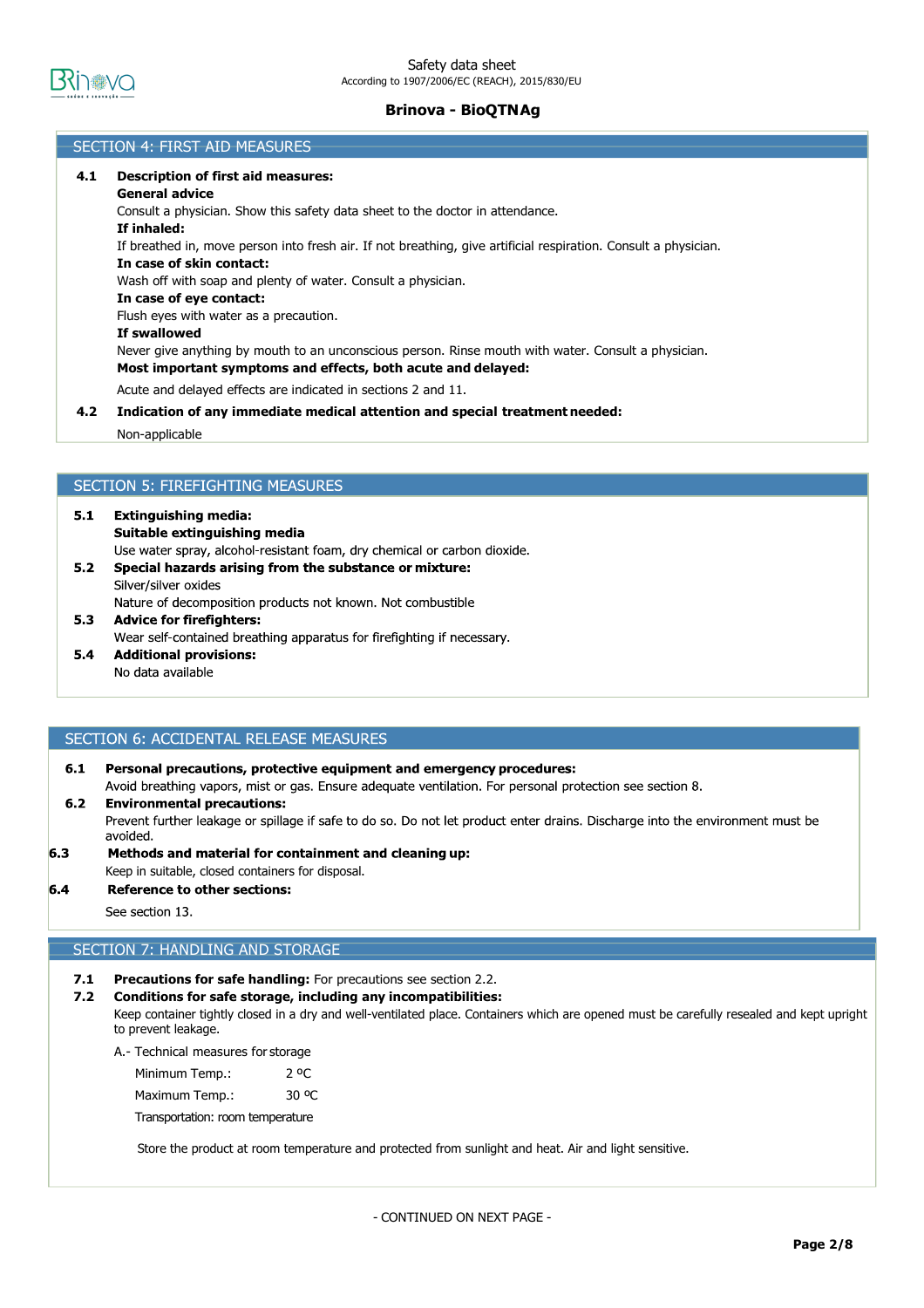

## Safety data sheet According to 1907/2006/EC (REACH), 2015/830/EU

# **Brinova - BioQTNAg**

## **7.3 Specific end use(s):**

Except for the instructions already specified it is not necessary to provide any special recommendation regarding the uses of this product.

## SECTION 8: EXPOSURE CONTROLS/PERSONAL PROTECTION

#### **8.1 Control parameters:**

#### **Components with workplace control parameters**

| <b>Component</b> | CAS-No.   | <b>Value</b>                                                                                                         | <b>Control parameters</b> | <b>Basis</b>                                                                                                             |
|------------------|-----------|----------------------------------------------------------------------------------------------------------------------|---------------------------|--------------------------------------------------------------------------------------------------------------------------|
| Silver           | 7440-22-4 | <b>TWA</b>                                                                                                           | $0.1 \text{ mg/m}^3$      | EH40 WEL - Workplace Exposure Limits                                                                                     |
|                  | Remarks   | Where no specific short-term exposure limit is listed, a figure three times the long-term<br>exposure should be used |                           |                                                                                                                          |
|                  |           | TWA                                                                                                                  | $0.1 \text{ mg/m}^3$      | Europe. Commission Directive 2000/39/EC<br>establishing a first list of indicative occupational<br>exposure limit values |
|                  |           | Indicative                                                                                                           |                           |                                                                                                                          |
|                  |           | <b>TWA</b>                                                                                                           | $0.01 \text{ mg/m}^3$     | Europe. Indicative occupational exposure limit<br>values                                                                 |
|                  |           | Indicative                                                                                                           |                           |                                                                                                                          |

## **8.2 Exposure controls**

## **Appropriate engineering controls**

Handle in accordance with good industrial hygiene and safety practice. Wash hands before breaks and at the end of workday.

Personal protective equipment

#### **Eye/face protection**

Use equipment for eye protection tested and approved under appropriate government standards such as NIOSH (US) or EN 166(EU).

#### Skin protection

Handle with gloves. Gloves must be inspected prior to use. Use proper glove removal technique (without touching glove's outer surface) to avoid skin contact with this product. Dispose of contaminated gloves after use in accordance with applicable laws and good laboratory practices. Wash and dry hands.

The selected protective gloves have to satisfy the specifications of Regulation (EU) 2016/425 and the standard EN 374 derived from it.

#### Body Protection

Impervious clothing, the type of protective equipment must be selected according to the concentration and amount of the dangerous substance at the specific workplace.

#### Respiratory protection

Respiratory protection not required. For nuisance exposures use type OV/AG (US) or type ABEK (EU EN 14387) respirator cartridges. Use respirators and components tested and approved under appropriate government standards such as NIOSH (US) or CEN (EU).

#### **Control of environmental exposure**

Prevent further leakage or spillage if safe to do so. Do not let product enter drains. Discharge into the environment must be avoided.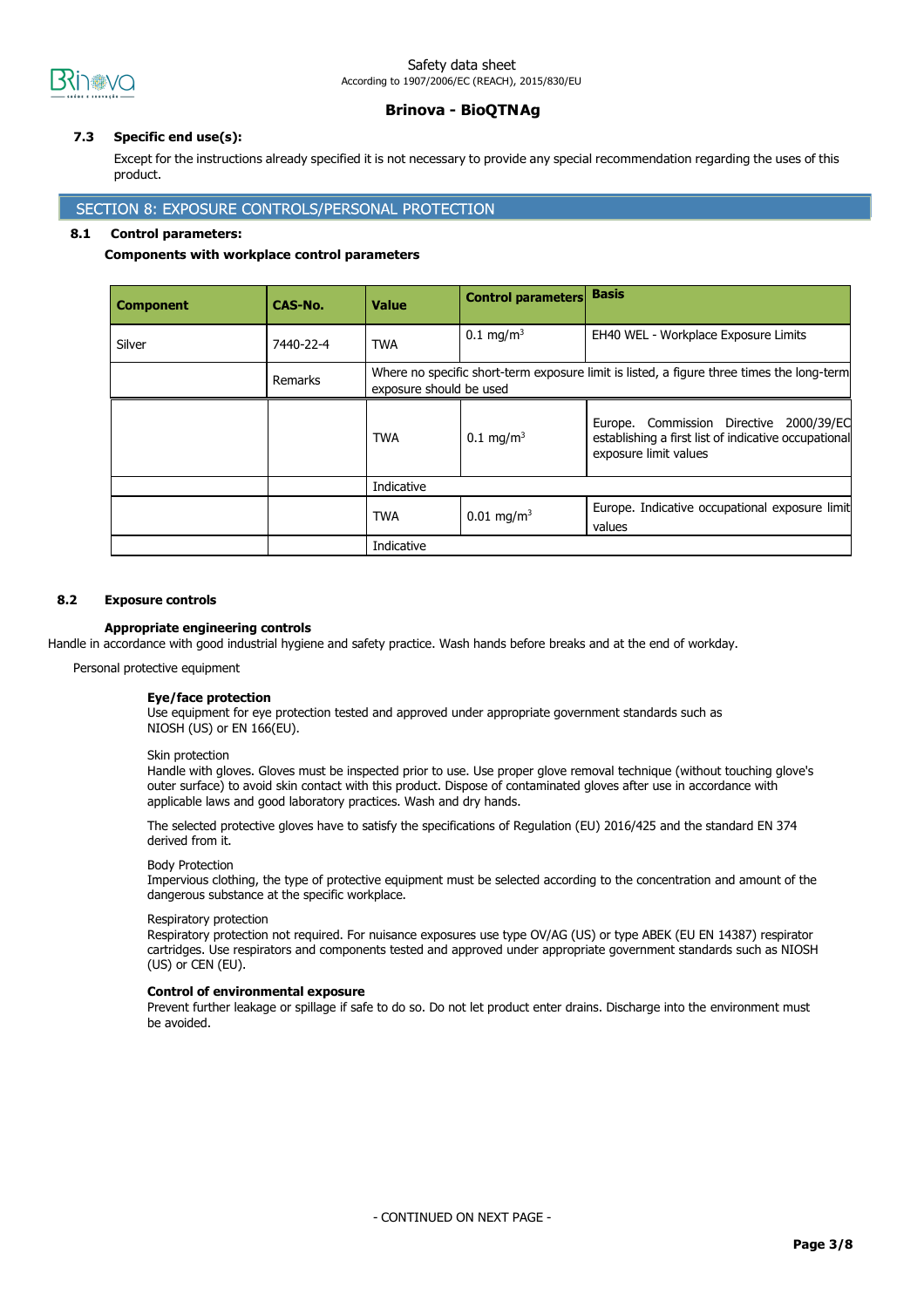

| SECTION 9: PHYSICAL AND CHEMICAL PROPERTIES                          |
|----------------------------------------------------------------------|
| 9.1<br><b>Information on basic physical and chemical properties:</b> |
| For complete information see the product datasheet.                  |
|                                                                      |
| <b>Appearance form: liquid</b>                                       |
| Odor: No data available                                              |
| <b>Odor Threshold:</b> No data available                             |
| <b>pH:</b> No data available                                         |
| Melting point/freezing point: No data available                      |
| Initial boiling point and boiling range: No data available           |
| Flash point: No data available                                       |
| <b>Evaporation rate: No data available</b>                           |
| Flammability (solid, gas): No data available                         |
| Upper/lower flammability or explosive limits: No data available      |
| Vapor pressure: No data available                                    |
| Vapor density: No data available                                     |
| <b>Relative density:</b> $1.0033$ g/cm <sup>3</sup>                  |
| Water solubility: No data available                                  |
| Partition coefficient: n-octanol/water: No data available            |
| Auto-ignition temperature: No data available                         |
| <b>Decomposition temperature:</b> No data available                  |
| Viscosity: No data available                                         |
| Explosive properties: No data available                              |
| Oxidizing properties: No data available                              |
|                                                                      |
| 9.2<br><b>Other safety information</b>                               |
| No data available                                                    |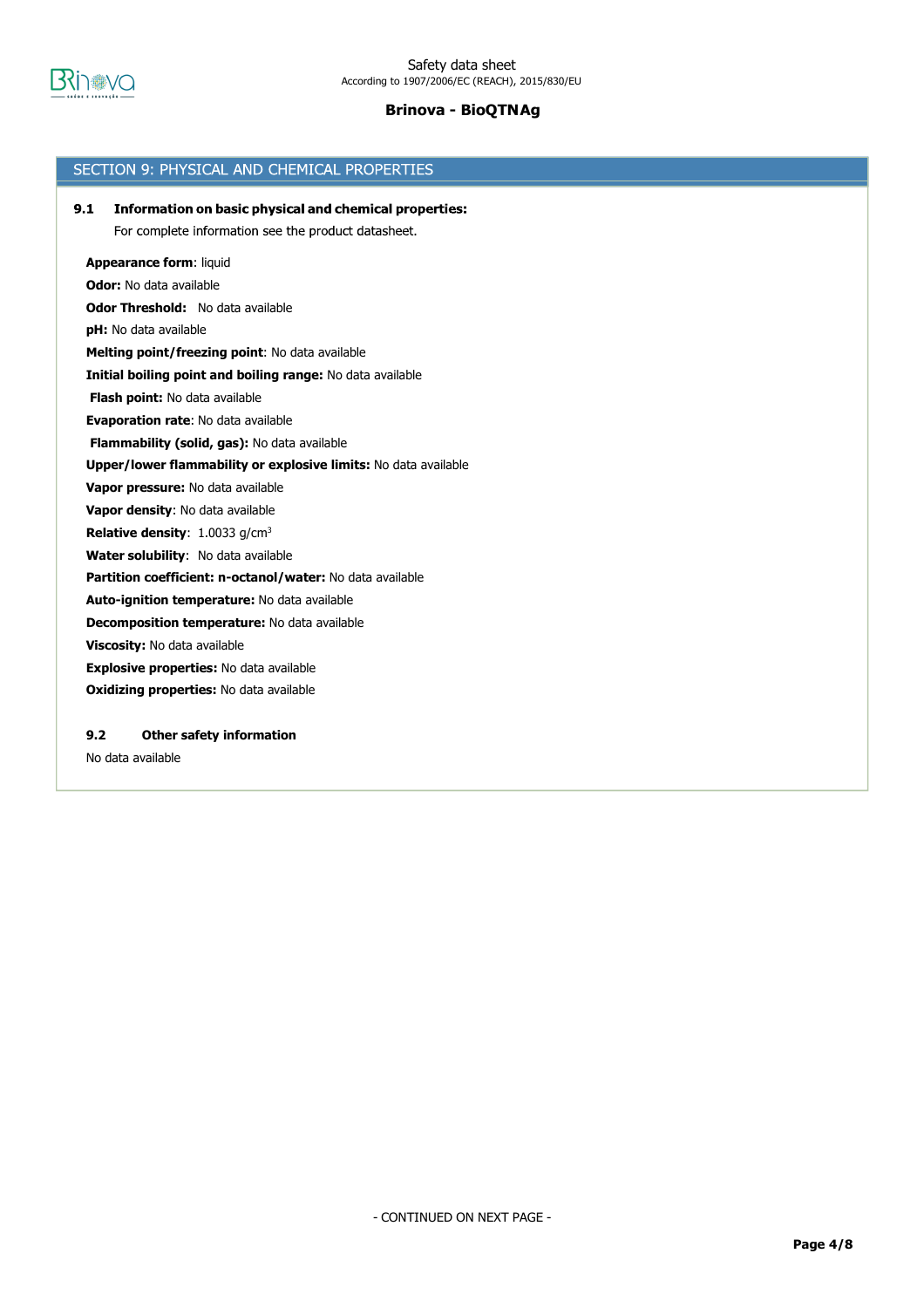

# SECTION 10: STABILITY AND REACTIVITY

## **10.1 Reactivity**

No data available

### **10.2 Chemical stability**

Stable under recommended storage conditions.

**10.3 Possibility of hazardous reactions**

No data available

**10.4 Conditions to avoid**

No data available

### **10.5 Incompatible materials**

No data available

#### **10.6 Hazardous decomposition products**

Hazardous decomposition products formed under fire conditions. - Silver/silver oxides Hazardous decomposition products formed under fire conditions.

- Nature of decomposition products not known.

Other decomposition products - No data available

In the event of fire: see section 5

#### SECTION 11: TOXICOLOGICAL INFORMATION

# **11.1 Information on toxicological effects Acute toxicity**

No data available

**Skin corrosion/irritation**

No data available

**Serious eye damage/eye irritation**

No data available

**Respiratory or skin sensitization**

No data available

**Germ cell mutagenicity**

No data available

#### **Carcinogenicity**

IARC: No component of this product present at levels greater than or equal to 0.1% is identified as probable, possible or confirmed human carcinogen by IARC.

**Reproductive toxicity**

No data available

# **Specific target organ toxicity - single exposure**

No data available

**Specific target organ toxicity - repeated exposure**

# No data available

**Aspiration hazard**

No data available

# **Additional Information**

RTECS: Not available

May cause argyria (a slate-gray or bluish discoloration of the skin and deep tissues due to the deposit of insoluble albuminate of silver).

- CONTINUED ON NEXT PAGE -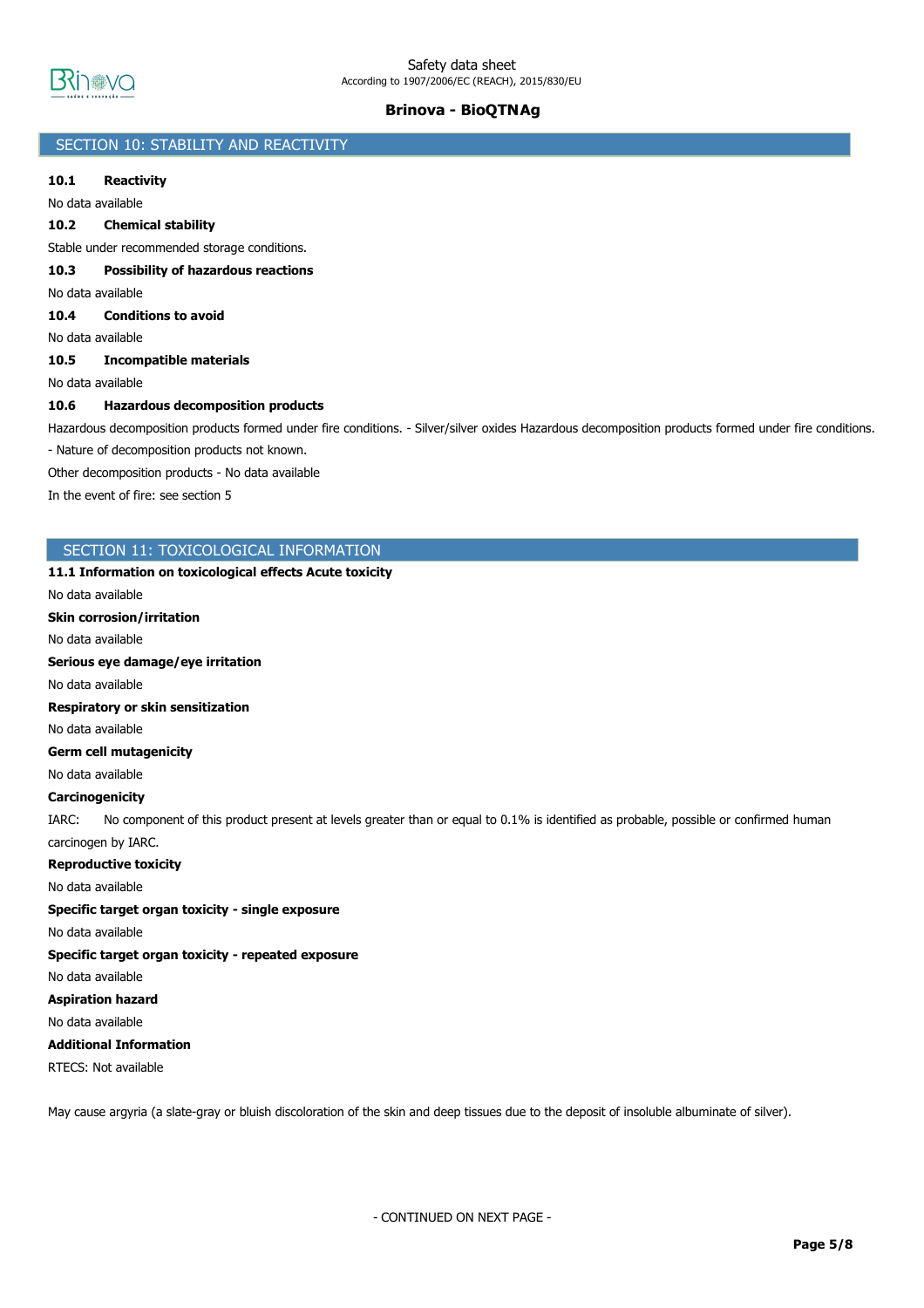

### SECTION 12: ECOLOGICAL INFORMATION

The experimental information related to the eco-toxicological properties of the product itself is not available

## **12.1 Toxicity**

No data available

#### **12.2 Persistence and degradability**

No data available

#### **12.3 Bioaccumulative potential**

No data available

## **12.4 Mobility in soil**

No data available

#### **12.5 Results of PBT and vPvB assessment**

This substance/mixture contains no components considered to be either persistent, bioaccumulative and toxic (PBT), or very persistent and very bioaccumulative (vPvB) at levels of 0.1% or higher.

#### **12.6 Other adverse effects**

Toxic to aquatic life with long lasting effects.

# SECTION 13: DISPOSAL CONSIDERATIONS

#### **13.1 Waste treatment methods**

#### **Product**

Offer surplus and non-recyclable solutions to a licensed disposal company. Waste material must be disposed of in accordance with the Directive on waste 2008/98/EC as well as other national and local regulations. Leave chemicals in original containers. No mixing with other waste. Handle uncleaned containers like the product itself.

#### **Contaminated packaging**

Dispose of as unused product.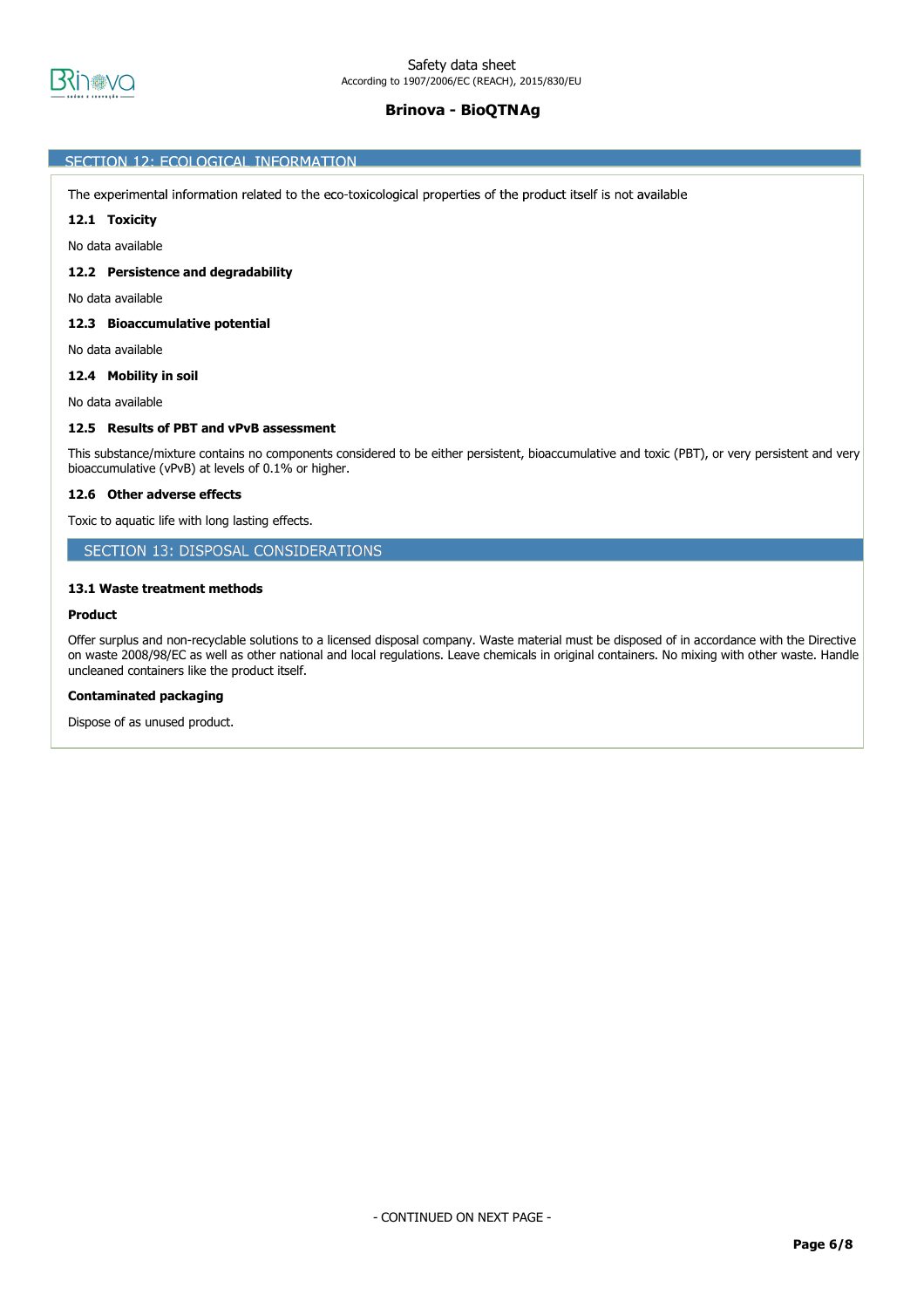

| SECTION 14: TRANSPORT INFORMATION                                                                                                                                                                                                                       |                           |                   |  |  |  |
|---------------------------------------------------------------------------------------------------------------------------------------------------------------------------------------------------------------------------------------------------------|---------------------------|-------------------|--|--|--|
| 14.1 UN number                                                                                                                                                                                                                                          |                           |                   |  |  |  |
| ADR/RID: 3082                                                                                                                                                                                                                                           | IMDG: 3082                | <b>IATA: 3082</b> |  |  |  |
| 14.2 UN proper shipping name<br>ADR/RID: ENVIRONMENTALLY HAZARDOUS SUBSTANCE, LIQUID, N.O.S. (Silver) IMDG:<br>ENVIRONMENTALLY<br>HAZARDOUS SUBSTANCE, LIQUID, N.O.S. (Silver)<br>Environmentally hazardous substance, liquid, n.o.s. (Silver)<br>IATA: |                           |                   |  |  |  |
| 14.3 Transport hazard class(es)                                                                                                                                                                                                                         |                           |                   |  |  |  |
| ADR/RID: 9                                                                                                                                                                                                                                              | IMDG: 9                   | IATA: 9           |  |  |  |
| 14.4 Packaging group<br>ADR/RID: III                                                                                                                                                                                                                    | IMDG: III                 | IATA: III         |  |  |  |
| 14.5 Environmental hazards<br>ADR/RID: yes                                                                                                                                                                                                              | IMDG Marine pollutant: no | IATA: yes         |  |  |  |
| 14.6 Special precautions for user                                                                                                                                                                                                                       |                           |                   |  |  |  |
| <b>Further information</b>                                                                                                                                                                                                                              |                           |                   |  |  |  |

EHS-Mark required (ADR 2.2.9.1.10, IMDG code 2.10.3) for single packagings and combination packagings containing inner packagings with Dangerous Goods > 5L for liquids or > 5kg for solids.

# SECTION 15: REGULATORY INFORMATION

## **15.1 Safety, health and environmental regulations/legislation specific for the substance or mixture**

This safety datasheet complies with the requirements of Regulation (EC) No. 1907/2006.

REACH - Restrictions on the manufacture: placing on the market and use of certain dangerous substances, preparations and articles (Annex XVII)

## **15.2 Chemical safety assessment**

For this product a chemical safety assessment was not carried out.